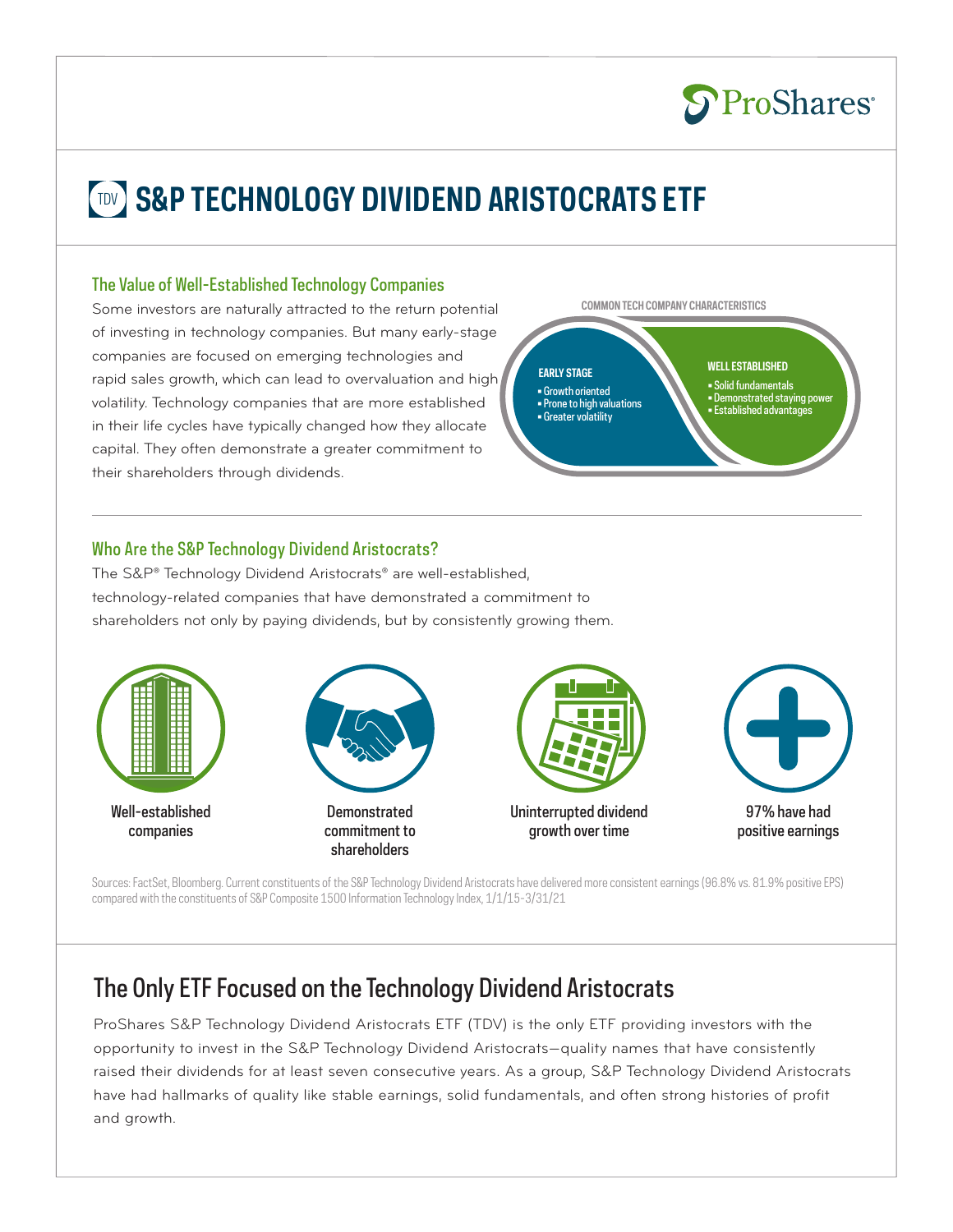## How the S&P Technology Dividend Aristocrats Index Works

The S&P Technology Dividend Aristocrats Index targets well-established, technology-related companies that have raised their dividends for a minimum of seven consecutive years. Index holdings are primarily companies from the information technology sector. But the index may also include technology-related companies in the communication services and consumer discretionary sectors, which may cover internet direct marketing retail, interactive home entertainment, and interactive media and services.

As of March 31, 2021 index held 38 companies, with an average 12 years of consecutive dividend growth.

| <b>Name</b>                                         | <b>Sub-Industry</b>                        | Years          |
|-----------------------------------------------------|--------------------------------------------|----------------|
| Automatic Data Processing Inc                       | Data Processing & Outsourced Services      | 43             |
| <b>Badger Meter Inc</b>                             | Electronic Equipment & Instruments         | 28             |
| <b>International Business Machines Corp</b>         | IT Consulting & Other Services             | 25             |
| <b>Cass Information Systems Inc</b>                 | Data Processing & Outsourced Services      | 19             |
| Analog Devices Inc                                  | Semiconductors                             | 17             |
| Jack Henry & Associates Inc                         | Data Processing & Outsourced Services      | 17             |
| <b>Qualcomm Inc</b>                                 | Semiconductors                             | 17             |
| Texas Instruments Inc                               | Semiconductors                             | 17             |
| <b>Accenture PLC</b>                                | IT Consulting & Other Services             | 15             |
| <b>Microsoft Corp</b>                               | Systems Software                           | 15             |
| <b>Broadridge Financial Solutions Inc</b>           | Data Processing & Outsourced Services      | 13             |
| Visa Inc                                            | Data Processing & Outsourced Services      | 12             |
| <b>Activision Blizzard Inc</b>                      | Interactive Home Entertainment             | 10             |
| <b>Broadcom Inc</b>                                 | Semiconductors                             | 10             |
| <b>Corning Inc</b>                                  | Electronic Components                      | 10             |
| Littelfuse Inc                                      | <b>Electronic Components</b>               | 10             |
| TE Connectivity Ltd                                 | Electronic Manufacturing Services          | 10             |
| <b>Amphenol Corp</b>                                | <b>Electronic Components</b>               | 9              |
| Cisco Systems Inc/Delaware                          | <b>Communications Equipment</b>            | 9              |
| HP Inc                                              | Technology Hardware, Storage & Peripherals | 9              |
| Hewlett Packard Enterprise Co                       | Technology Hardware, Storage & Peripherals | 9              |
| Intuit Inc.                                         | <b>Application Software</b>                | 9              |
| <b>KLA Corp</b>                                     | Semiconductor Equipment                    | 9              |
| <b>Mastercard Inc</b>                               | Data Processing & Outsourced Services      | 9              |
| Microchip Technology Inc                            | Semiconductors                             | 9              |
| <b>Motorola Solutions Inc.</b>                      | <b>Communications Equipment</b>            | 9              |
| <b>Oracle Corp</b>                                  | Systems Software                           | 9              |
| Paychex Inc                                         | Data Processing & Outsourced Services      | 9              |
| PetMed Express Inc                                  | Internet & Direct Marketing Retail         | 9              |
| Apple Inc                                           | Technology Hardware, Storage & Peripherals | 8              |
| Booz Allen Hamilton Holding Corp                    | Research & Consulting Services             | 8              |
| Power Integrations Inc                              | Semiconductors                             | 8              |
| Avnet Inc                                           | Technology Distributors                    | 7              |
| <b>CDW Corp</b>                                     | <b>Technology Distributors</b>             | $\overline{7}$ |
| <b>CSG Systems International Inc</b>                | Data Processing & Outsourced Services      | $\overline{7}$ |
| <b>National Instruments Corp</b>                    | Electronic Equipment & Instruments         | $\overline{7}$ |
| NetApp Inc                                          | Technology Hardware, Storage & Peripherals | 7              |
| Perspecta Inc                                       | IT Consulting & Other Services             | 7              |
| <b>Average Consecutive Years of Dividend Growth</b> |                                            | 12.16          |

Source: S&P Dow Jones Indices. Constituents are subject to change. If fewer than 25 stocks meet criteria, the index may include companies with shorter dividend growth histories.

#### Index Highlights

- Seven years of consecutive dividend growth points to the general past strength and stability of the index constituents.
- Equal weighting methodology, unlike market cap weighting:
	- Treats each company as a distinct investment opportunity without regard to its size.
	- Does not have any single large weighting, so the index is not overly dependent on a few holdings for performance.

• Is rebalanced quarterly to equal weights in January, April, July and October, with an annual reconstitution during the January rebalance.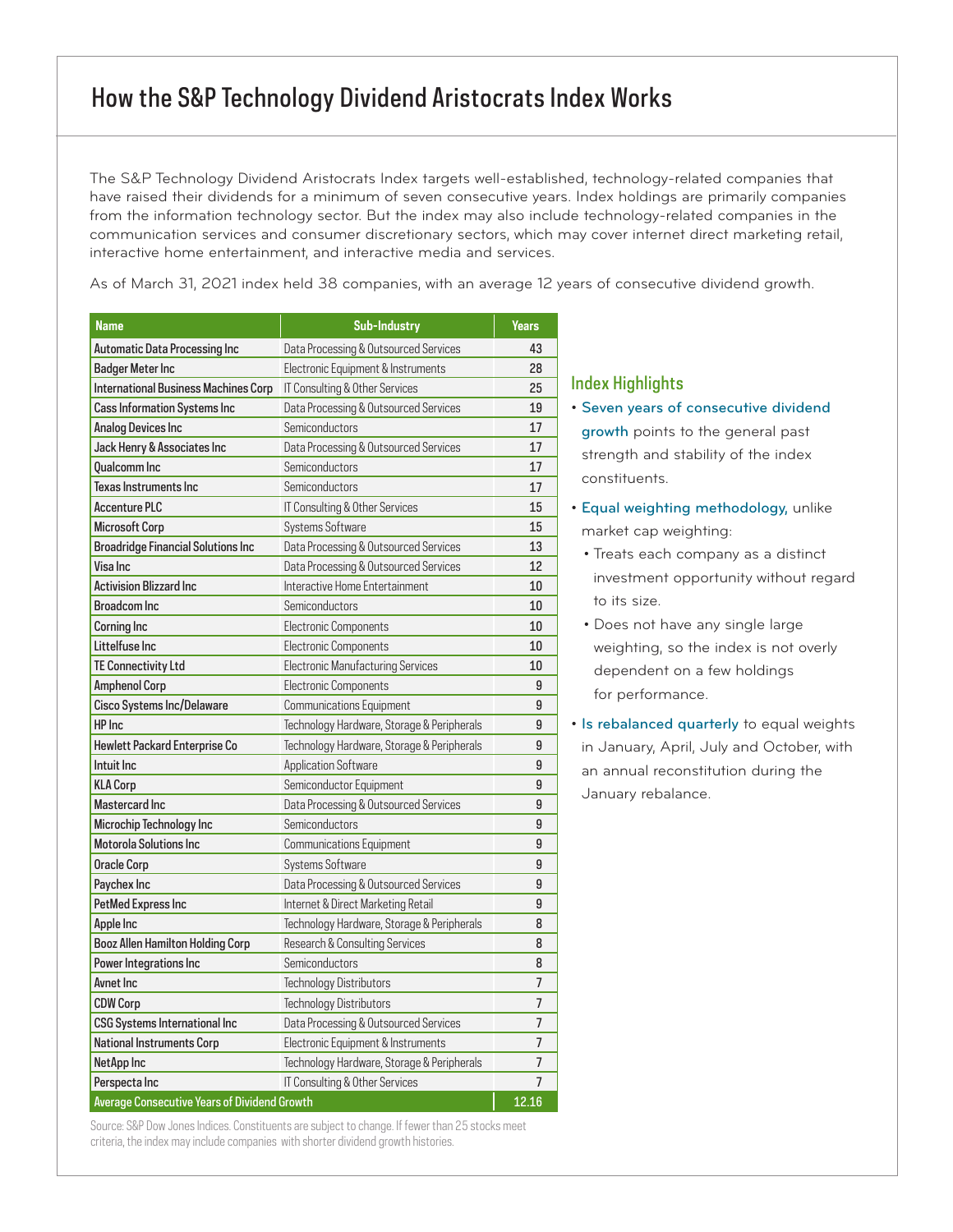Ticker Symbol: TDV

Intraday Symbol: TDV.IV

Bloomberg Index Symbol: SPTDAUT

Investment Objective: TDV seeks investment results, before fees and expenses, that track the performance of the S&P Technology Dividend Aristocrats Index.

Inception: 11/5/19

## About the ETF Key takeaways

#### The only technology-focused dividend growth fund

ProShares S&P Technology Dividend Aristocrats ETF (TDV) is the only ETF focusing on well-established, technology-related companies that have consistently raised their dividends for at least seven consecutive years.

#### A quality-focused strategy

S&P Technology Dividend Aristocrats are well-established and have demonstrated a commitment of returning capital to shareholders. As a group, they have displayed hallmarks of quality like stable earnings, solid fundamentals, and often strong histories of profit and growth.

#### From the leader in dividend growers ETFs

TDV is part of the ProShares Dividend Growers ETFs family—a suite of domestic and international ETFs that invest in the best dividend growers in their respective categories.

## Key potential risks

### Market Risk

Adverse developments in equity markets may cause the value of your investment to decrease.

#### Mid-Cap and Small-Cap Stocks

Investments in smaller companies typically exhibit higher volatility.

#### Technology Companies

Technology companies face certain risks that may adversely affect profitability.

#### See Prospectus

For more on risks, obtain a prospectus from your financial professional or visit ProShares.com.